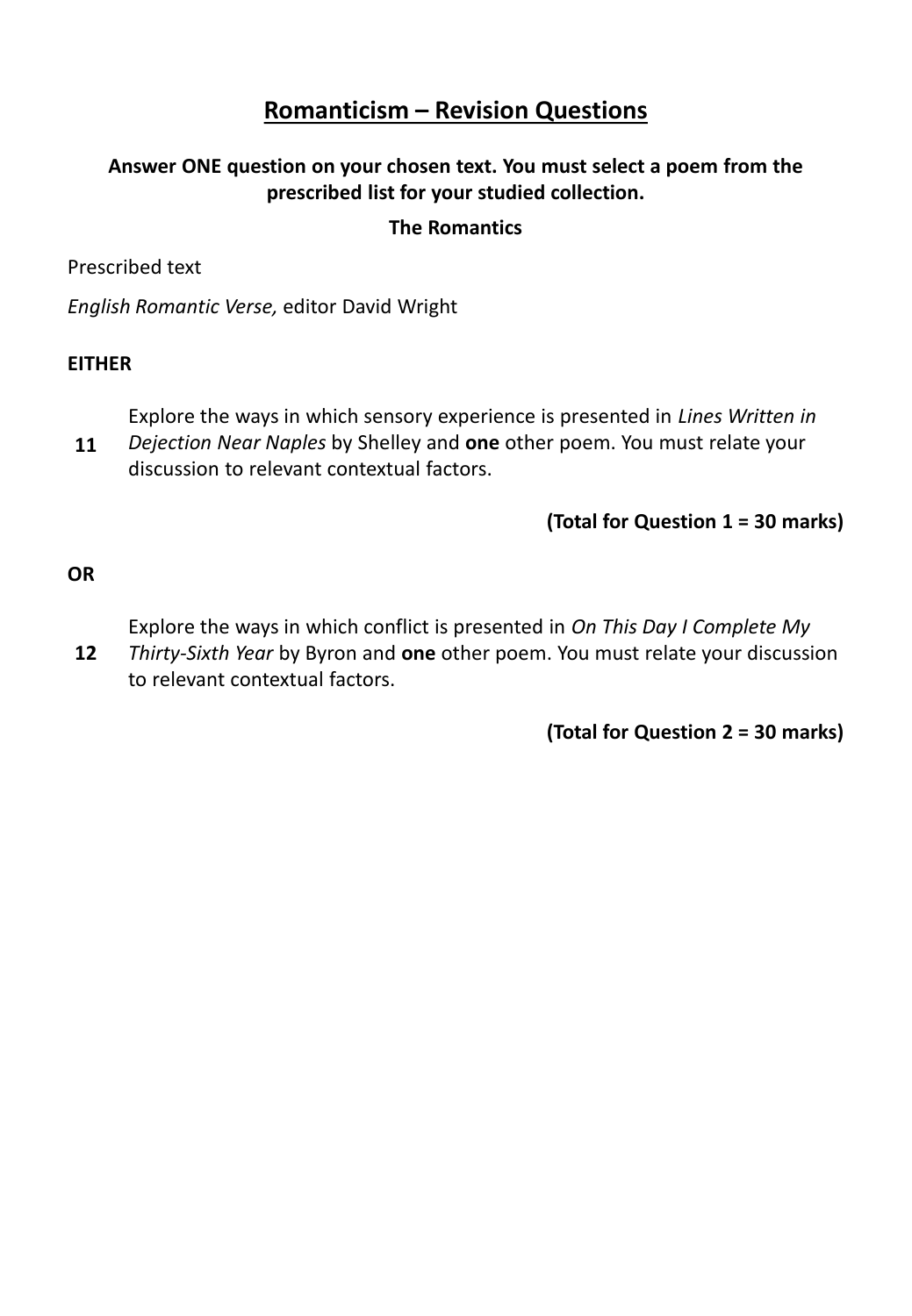# **Practice Revision Questions**

## **Answer ONE question on your chosen text. You must select a poem from the prescribed list for your studied collection.**

#### **The Romantics**

Prescribed text

*English Romantic Verse,* editor David Wright

#### **EITHER**

Explore the ways in which the importance of place is presented in *Tintern Abbey*  by Wordsworth and **one** other poem. You must relate your discussion to relevant contextual factors. **11**

**(Total for Question 1 = 30 marks)**

**OR**

Explore the ways in which oppression is presented in *London* by Blake and **one** other poem. You must relate your discussion to relevant contextual factors. **12**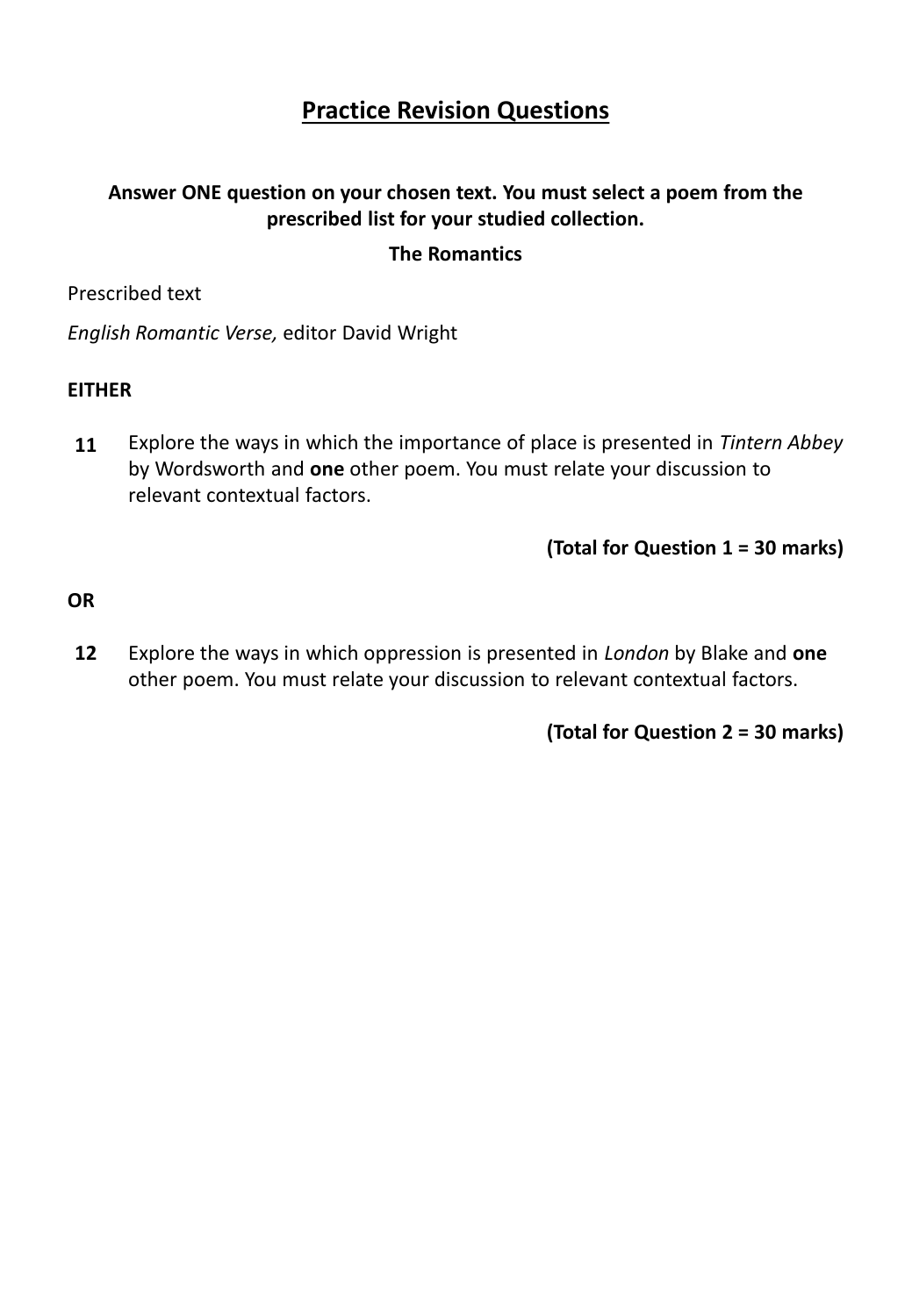## **Practice Revision Questions**

## **Answer ONE question on your chosen text. You must select a poem from the prescribed list for your studied collection.**

#### **The Romantics**

Prescribed text

*English Romantic Verse,* editor David Wright

#### **EITHER**

Explore the ways in which childhood is presented in *Intimations of Immortality*  by Wordsworth and **one** other poem. You must relate your discussion to relevant contextual factors. **11**

**(Total for Question 1 = 30 marks)**

**OR**

Explore the ways in which a significant object is presented in *Ode on a Grecian Urn* by Keats and **one** other poem. You must relate your discussion to relevant contextual factors. **12**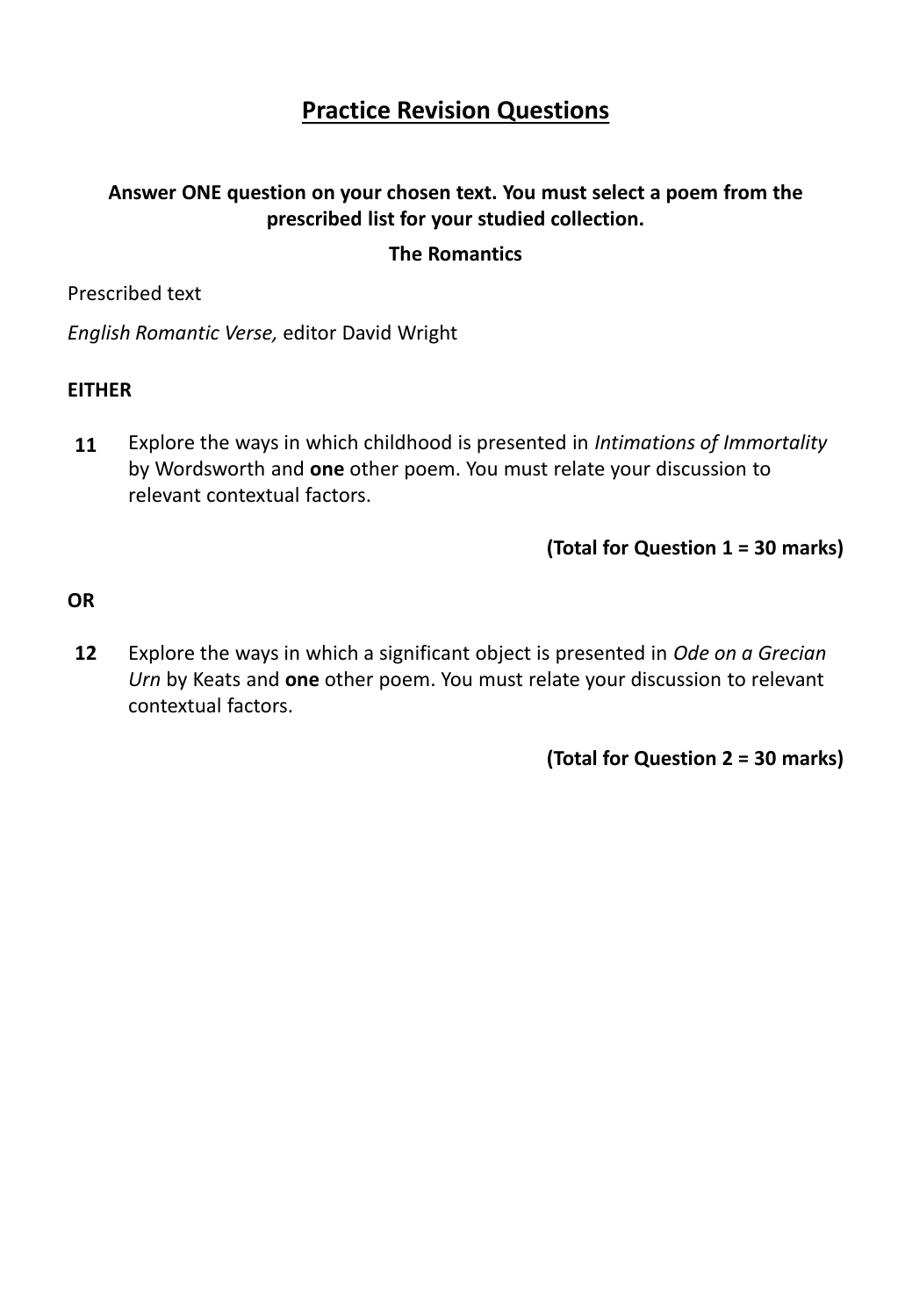## **SECTION A: Post-2000 Specified Poetry**

#### **Answer ONE question.**

## **EITHER**

Read the poem *Goulash* by Myra Schneider (p161) and re-read the anthology poem *Eat Me* by Patience Agbabi. **1.**

Compare the methods both poets use to explore the importance of food.

**(Total for Question 1 = 30 marks)**

## **OR**

Read the poem *Goulash* by Myra Schneider (p161) and re-read the anthology poem *The Gun* by Vicki Feaver. **2.**

Compare the methods both poets use to explore domestic settings.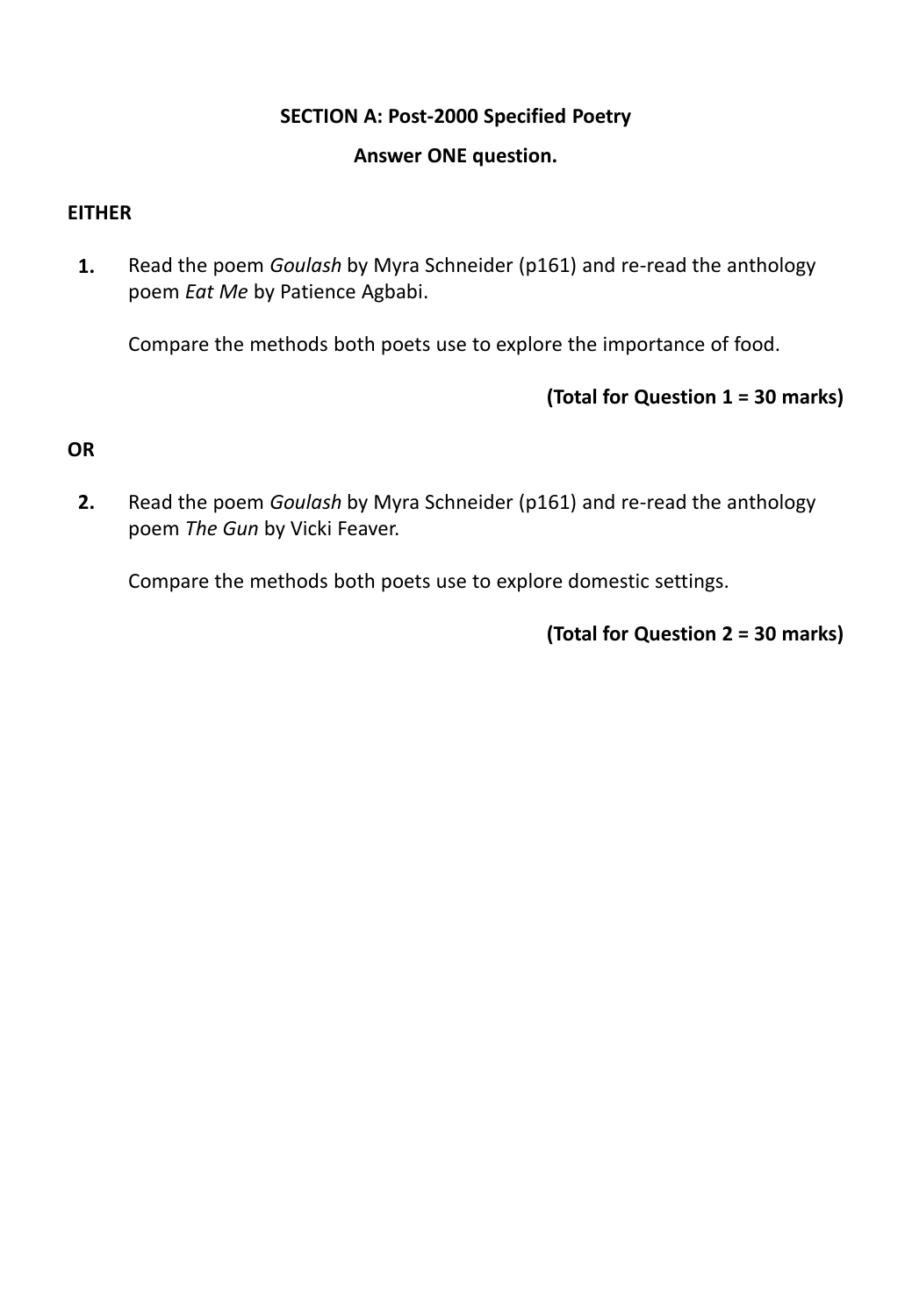## **SECTION A: Post-2000 Specified Poetry**

#### **Answer ONE question.**

## **EITHER**

Read the poem *A History of Doing Nothing* by Patrick McGuiness (p116) and reread the anthology poem *Ode on a Grayson Perry Urn* by Tim Turnbull. **1.**

Compare the methods both poets use to explore the recording of history.

## **(Total for Question 1 = 30 marks)**

## **OR**

Read the poem *A History of Doing Nothing* by Patrick McGuiness (p116) and reread the anthology poem *Please Hold* by Chris O'Driscoll. **2.**

Compare the methods both poets use to explore the themes of working and not working.